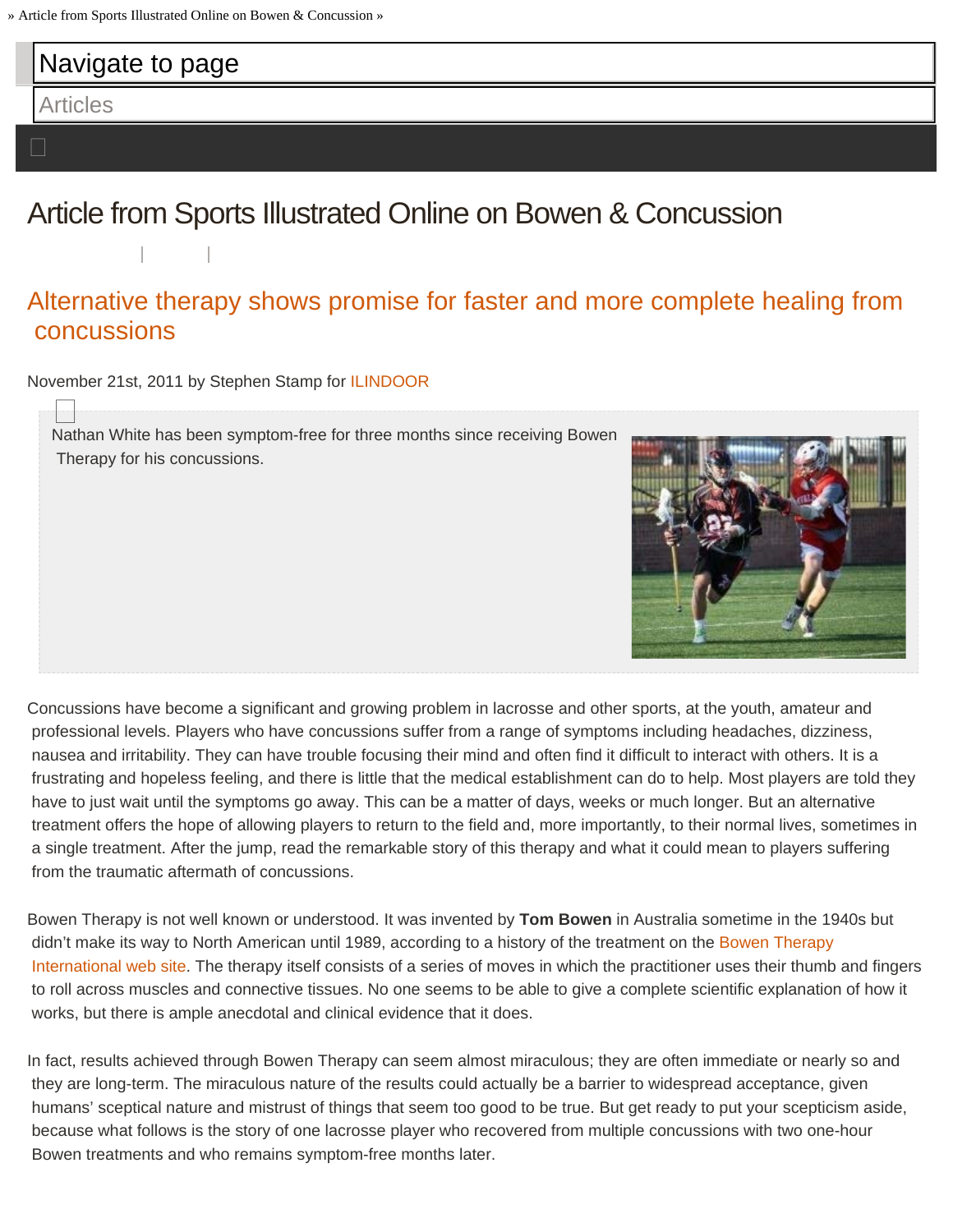» Article from Sports Illustrated Online on Bowen & Concussion » Be Well Now Centre for Bowen Technique, Homeopathic & Naturopathic Medicine

**Nathan White** is a promising box and field player from Peterborough, Ontario. He has won Under-16 and Under-19 national field championships with Team Ontario and has played parts of two seasons with the Junior Lakers. White has scored 21 goals and 10 assists in 22 career games in junior. The reason he's played so few games is he has suffered three concussions in the past two years. The first one happened when he was pushed from behind and wound up getting hit in the head with an elbow. The opponent who hit him was a friend from field lacrosse, and White says it wasn't intentional, but that didn't make any difference to his symptoms. He suffered headaches, nausea and trouble thinking, and he says it "felt like I had a real tight hat on all the time."

White says, "I was always taught not to lay on the floor or ice cause it shows you're hurt. That was the very first time I actually lay on the floor. I was still dazed and confused. I was really worried cause I just knew something was wrong."

He began to feel better eventually and returned to playing. As is so often the case with head injuries, he didn't realize until afterwards that it was too early. Shortly after his return he dodged to the net, dove through the crease and hit his head on the floor when he landed. The symptoms returned and stayed longer this time.

This summer White returned to the Lakers and played eight games. In the final one, he was cutting down the middle at Peterborough's Memorial Centre "and as I shot someone came up with an elbow," he says.

This time the symptoms returned and weren't going away. White was finished for the season and had to watch his teammates as they made a strong playoff run, pushing the Orangeville Northmen to overtime of a seventh game in the OLA semi-finals. He says the "tight-hat" feeling remained and he had trouble thinking clearly, even six weeks after the injury. "It's a real foggy feeling, nothing's really clear," White says. "It's just foggy. That goes with emotions and everything, you're not really sure how you feel." He says that he felt the fogginess all the time right after the concussion and then on and off afterwards. "My feelings were as if I was in a snowstorm, i was very uncertain what was next, how i was gonna feel, what was gonna tick me off, what was gonna make me upset, what was gonna happen with lacrosse. It made everything seem so much more overwhelming."

White's treatment arose because of a happy accident. I have a friend who is a registered Herbalist. I knew she did Bowen Therapy but I didn't really know much about it. Then I saw a Facebook status she had posted, saying how it was gratifying to have treated another concussion patient who got off the table after one treatment with all his symptoms resolved, but that it didn't do much for repeat business.

I had [written about the problem of concussions in lacrosse earlier in the year,](http://www.ilindoor.com/2011/04/07/concussion-ends-the-career-of-merrick-thomson-does-lacrosse-have-a-head-trauma-issue/) when **Merrick Thompson** announced his retirement because of head injury issues. When I saw the Facebook post I almost immediately called my friend, **Marianne Beacon**, to talk about it.

Beacon explained the process and gave me a treatment to help with my neck, with which I'd been having trouble since a car accident several weeks earlier. After the treatment, as I was driving home, I turned my head to shoulder check when changing lanes. I was stunned by how freely and how far my head was able to turn. I knew that I wanted to get someone in to be treated by her for concussions, because I sensed how huge the implications were for treating athletes.

I had heard about White's concussion problems, although they were always discussed in hushed tones and no one was really comfortable talking about it. It's not something that people in sports *want* to talk about. Head injuries are really scary because you can't just go to physio or have surgery and get better. The only approach western medicine really offers is rest, and plenty of it. **Tracey Kelusky** talked for my previous story about having to avoid using the computer and how he basically missed several months of his young son's early life because he wasn't really there. **Ken Montour** was still not playing a year and a half after suffering a major concussion. More importantly, he hadn't been able to return to work as an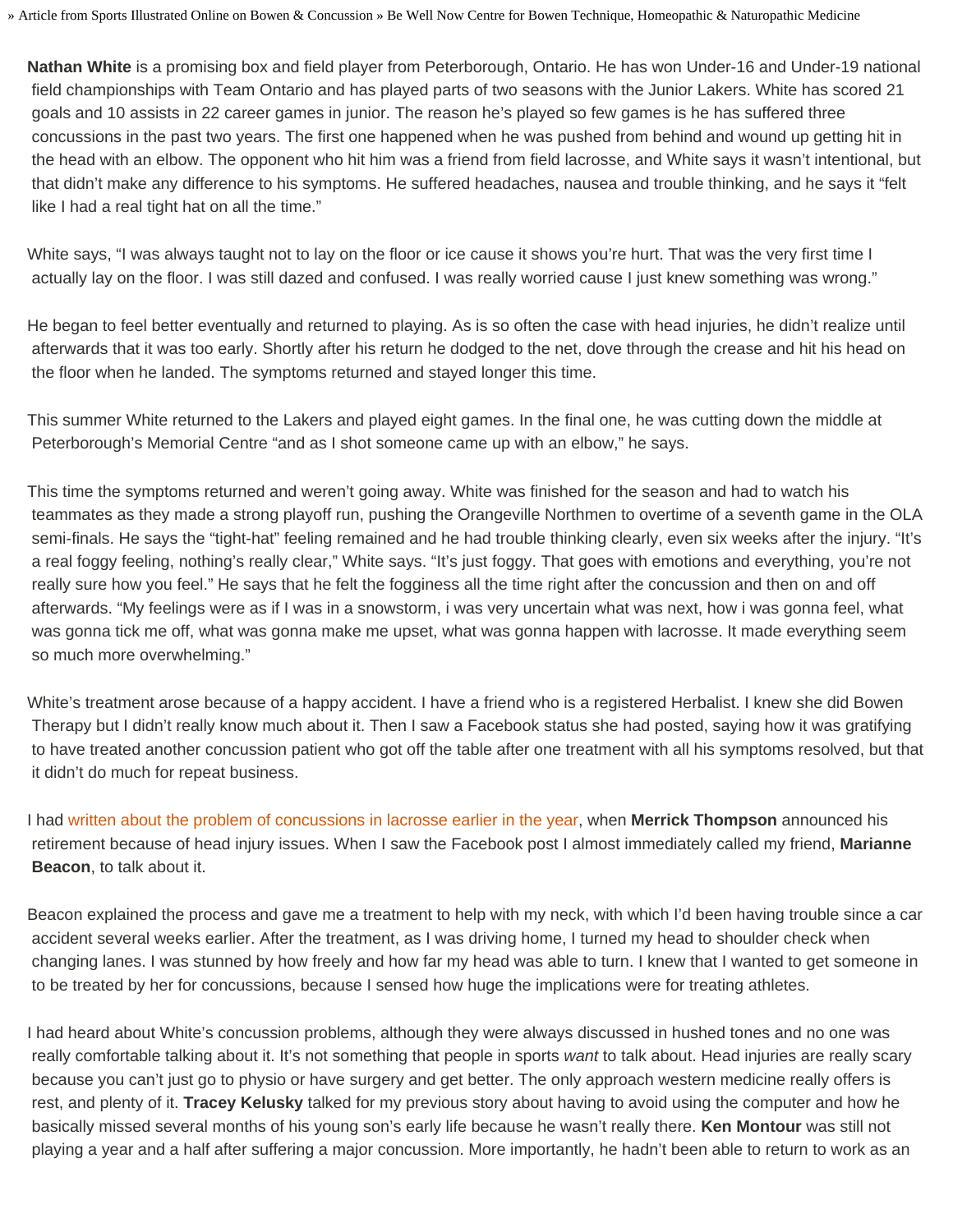education assistant with special needs children.

If there was something that could help, I wanted to find out about it and spread the word. I contacted White through the Lakers coaching staff and met with him to talk about the treatment and see if he would be interested in trying it. He and his parents were game, so I put them in touch with Beacon. White went to Beacon's clinic, located just a couple of lacrosse floors' lengths away from the Memorial Centre, for his first treatment.

In the first session Beacon speaks with the client to learn what issues they are having and determine the course of treatment. Approaches have been developed for dealing with concussions, but she wants to know about an individual's issues to tailor treatment precisely. White then laid down on a massage-type table, fully clothed, and Beacon proceeded to do Bowen moves on him. The process involves gentle rolls across soft tissue—muscle, connective tissues and fascia. Beacon performs just three or four moves which could be described as similar to plucking a guitar string and then pauses for two minutes.

The pause is a critical element of the therapy, she explains. Bowen works in a similar way to the communication of the nervous system. It works with the brain. Beacon says the therapist is basically convincing the brain to heal the body, not forcing either brain or body to do anything. Because the brain works on a feedback loop, giving it more than four commands at once can overwhelm it and cause it to skip some and only complete others. Therefore, the system only works when the two-minute pauses are included between each set of moves. An entire session lasts about an hour.

After the first treatment, White said he noticed that the tightness in his head was gone, but he felt like he dwelt on what would happen. "I was thinking about it too much, worrying will it work will it work." He returned for a second treatment a couple of weeks later, after which "it was like night and day. I didn't dwell I just let it be and it was better right away. No tightness in my head and everything was pretty clear and I wasn't irritated. I noticed that right away, and then a week into it I realized it was really working, that it wasn't just a quick fix."

The second treatment was August 2, more than three months ago, and White continues to be symptom-free. In that time he has helped Ontario to the national Under-19 field gold medal and has felt good while running and lifting weights. He started school at Sir Sandford Fleming College to upgrade and will be heading to Onondaga Community College for two years starting in January.

After that, he has committed to attend Stony Brook University on Long Island, NY, on a lacrosse scholarship. Being concussion-free is a huge weight off his mind, and he is feeling confident about the future. White is happy to feel like he has his life back, and he is looking forward to playing lacrosse again, instead of worrying that he may never be the player he believes he has the potential to be.

Beacon says Bowen therapy is so effective because it "reminds the body how to heal." She says she has had patients call to say they want to come in for a follow-up treatment but then call back to say they don't need it because everything is fine again. With a little help to unlock tensions, the brain and body can remember their innate capacity to heal.

It's unclear what will happen with subsequent concussions after Bowen therapy, as it is with anyone who recovers and then suffers another blow to the head. Beacon says, though, that she encourages clients to call immediately if they do suffer another head trauma so she can treat it within 24 hours. Addressing it quickly makes a huge difference.

The therapy is, of course, not just for concussions. Beacon has unlocked frozen shoulders and seen a woman with postpartum pain who was taking a bottle of Tylenol per week reduce her intake to just five tablets per week and then eventually to none. The key is that Bowen speeds the healing process and creates a more complete healing.